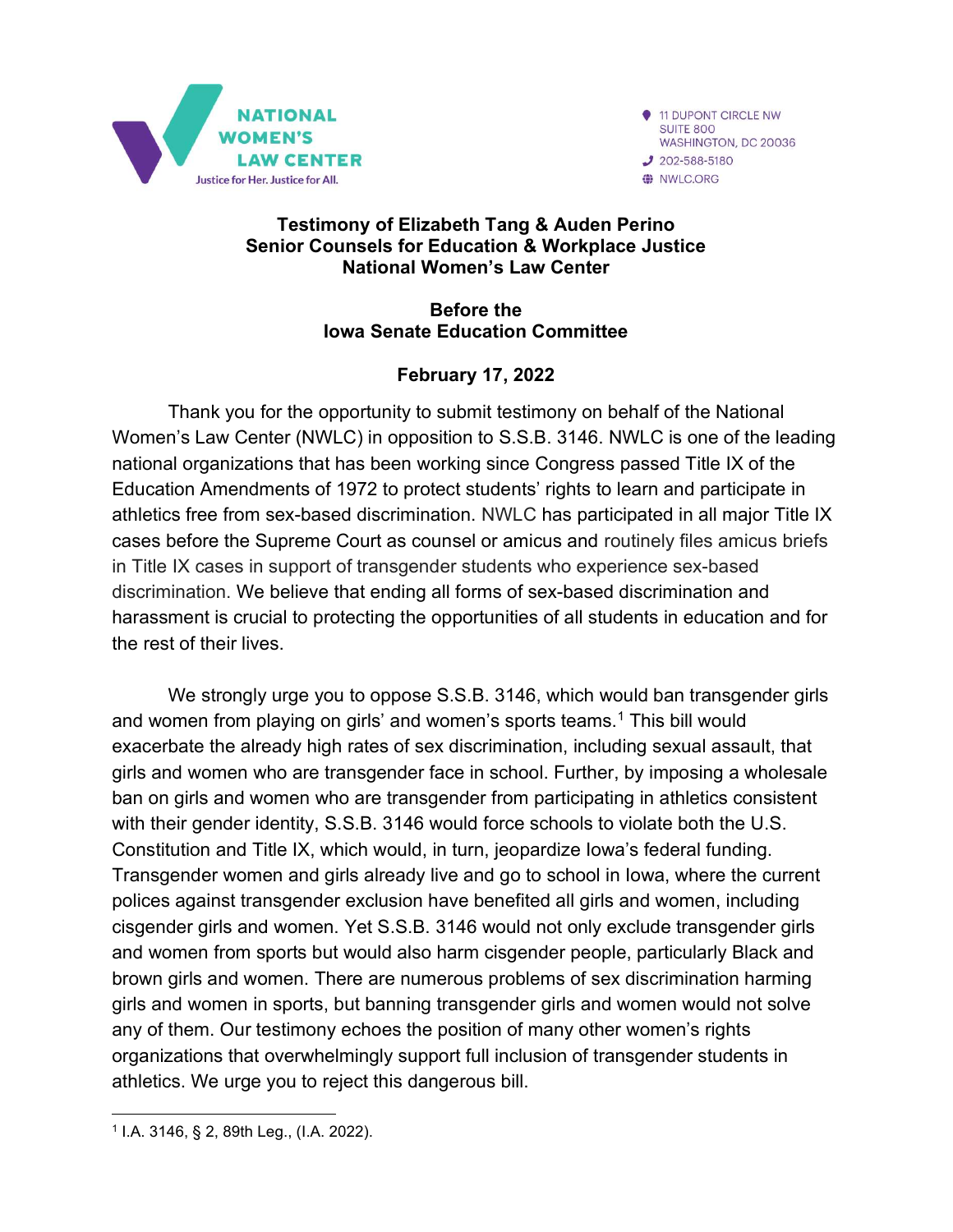#### 1. Transgender girls and women face alarmingly high rates of sex discrimination, including physical and sexual assault.

 Transgender girls and women suffer exceedingly high rates of sex-based harassment and other forms of sex discrimination in schools. According to a 2015 study of more than 27,000 transgender adults, 77 percent of those who were out or perceived as transgender while in K-12 schools faced mistreatment in school due to their gender identity—54 percent were verbally harassed, 24 percent were physically attacked, and 13 percent were sexually assaulted. $2$  Transgender women are twice as likely to have been physically attacked or sexually assaulted while in K-12 schools because of their gender identity as transgender men and nonbinary people.<sup>3</sup> In higher education, 23 percent of transgender and nonbinary students are sexually assaulted during their time in university.<sup>4</sup>

Anti-transgender victimization in schools has devastating effects on transgender students' safety and wellbeing. Among transgender adults who were out or perceived as transgender in K-12 school, 17 percent of them left at least one school because of the anti-transgender mistreatment they faced. $^5$  Transgender women are 1.5 times more likely to have left at least one K-12 school and nearly twice as likely to have been expelled from a K-12 school because of anti-transgender mistreatment than transgender men and nonbinary people.<sup>6</sup> These experiences often had life-threatening consequences: for example, more than 52 percent of transgender adults who faced anti-transgender mistreatment in K-12 education had attempted suicide at least once by the time they took the survey, compared to 37 percent of transgender adults who had not been mistreated in K-12 school and 4.6 percent of their cisgender peers.<sup>7</sup> (Importantly, the survey did not capture the experiences of the many transgender students who died by suicide.)

## 2. S.S.B. 3146 would further deprive transgender girls and women of educational access and could place them at greater risk of sexual assault.

 $^2$  National Center for Transgender Equality, *The Report of the 2015 U.S. Transgender Survey* 4, 11 (2017) [hereinafter USTS Report], available at http://www.ustranssurvey.org.

<sup>3</sup> Id. at 133, 134.

<sup>&</sup>lt;sup>4</sup> Association of American Universities, Report on the AAU Campus Climate Survey on Sexual Assault and Misconduct, at ix (Oct. 15, 2019), https://www.aau.edu/key-issues/campus-climate-and-safety/aaucampus-climate-survey-2019.

<sup>&</sup>lt;sup>5</sup> USTS Report *supra* note 2, at 12.

<sup>&</sup>lt;sup>6</sup> *Id.* at 135.

<sup>&</sup>lt;sup>7</sup> USTS Report *supra* note 2, at 132.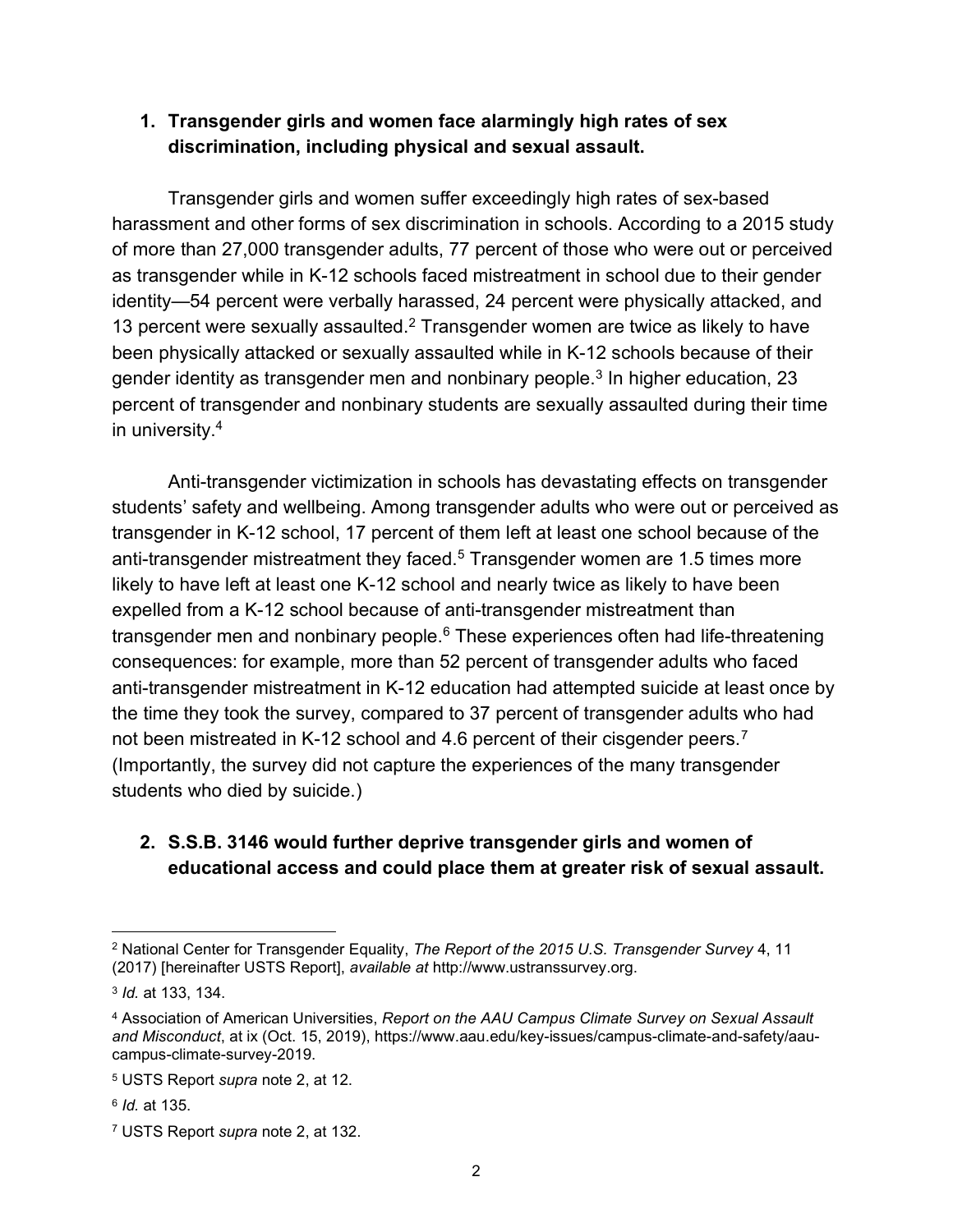S.S.B. 3146 would exclude many transgender girls and women in Iowa from athletics altogether, depriving them of the educational benefits of sports. Students who play sports are more likely to graduate from high school, score higher on standardized tests, and have higher grades. $^8$  They are also more likely to have higher levels of confidence, more positive body image, greater psychological well-being, and lower levels of depression. $9$  S.S.B. 3146 would exacerbate educational inequity for transgender girls and women—who are already subjected to myriad forms of sex-based discrimination that negatively affect their educational outcomes—by barring them from school sports.

Furthermore, if S.S.B. 3146 were interpreted to also relegate transgender girls and women who are athletes to locker rooms that do not match their gender identity, this bill could place them at greater risk of sexual assault. In a 2019 study of more than 3,600 transgender and nonbinary students in grades 7-12 published by the American Academy of Pediatrics, students who were banned from using locker rooms and restrooms that matched their gender identity were significantly more likely to have been sexually assaulted during the previous 12 months.<sup>10</sup> This increased risk of sexual assault was 2.5 times higher for transgender girls, 1.3 times higher for transgender boys, and 1.4 times higher for nonbinary adolescents who were designated female at birth.<sup>11</sup> If S.S.B. 3146 is interpreted as requiring transgender girls and women who play sports to use locker rooms inconsistent with their gender identity, it could further endanger them.

## 3. S.S.B. 3146 would require schools to violate the Constitution and Title IX, thereby jeopardizing Iowa's federal funding.

S.S.B. 3146 would give Iowa's school districts and institutions of higher education an unpalatable choice: comply with state law or federal law.

Schools would be forced to violate the U.S. Constitution in order to comply with S.S.B. 3146. Two state bills similar to S.S.B. 3146 in Idaho and West Virginia have already been found to likely violate the Fourteenth Amendment's Equal Protection

 $8$  In fact, a statewide, three-year study in North Carolina found that student athletes had grade point averages that were nearly a full point higher than their non-athlete peers. National Coalition for Women and Girls in Education, Title IX at 45: Advancing Opportunity through Equity in Education 41-42 (2017), available at https://www.ncwge.org/index.html.

<sup>&</sup>lt;sup>9</sup> *Id.* at 41.

<sup>&</sup>lt;sup>10</sup> Diane Ehrensaft & Stephen M. Rosenthal, Sexual Assault Risk and School Facility Restrictions in Gender Minority Youth, 143 PEDIATRICS 1 (May 6, 2019), https://pubmed.ncbi.nlm.nih.gov/31061221.

 $11$  *Id.* at 5.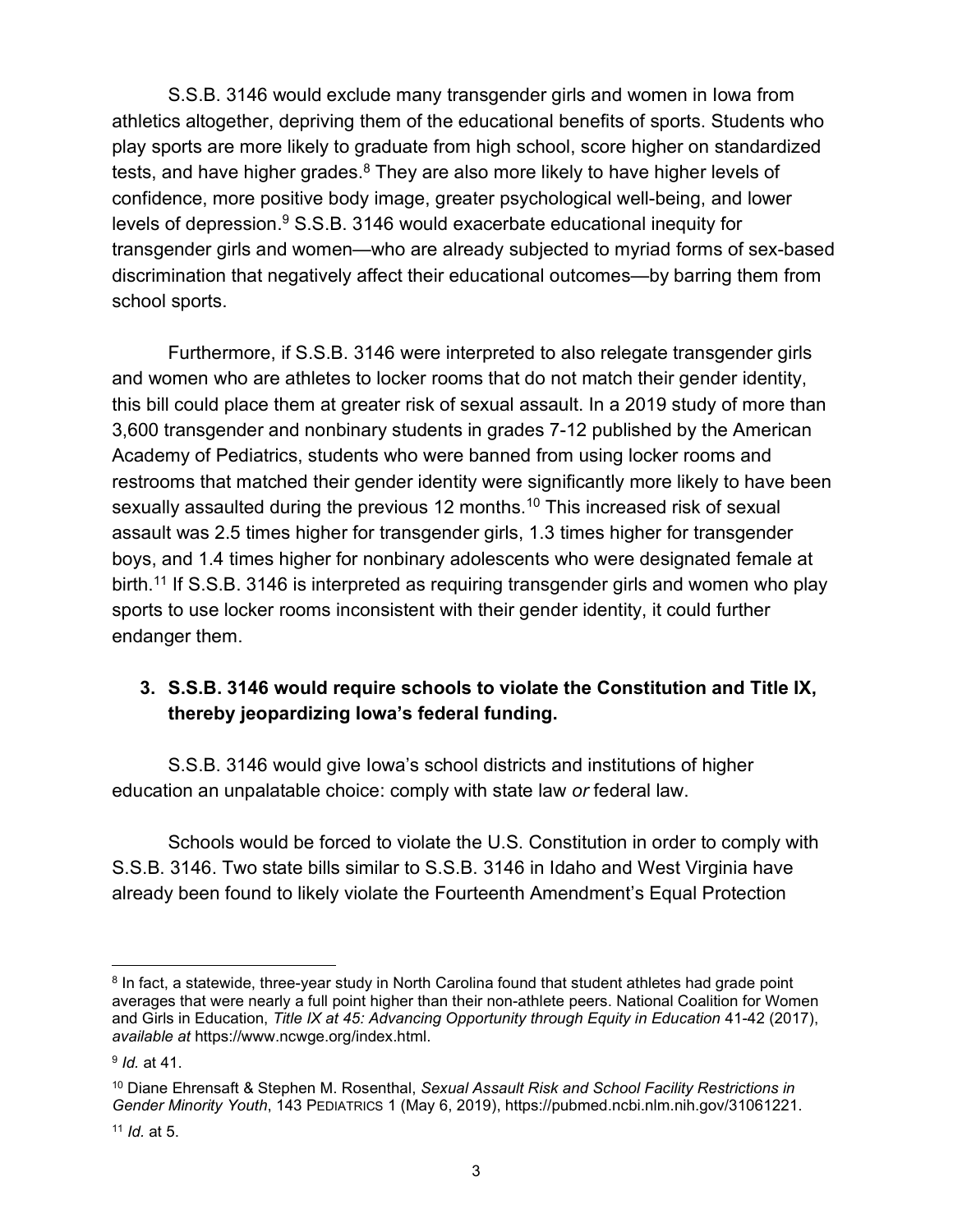Clause. When Idaho passed H.B. 500 in 2020,<sup>12</sup> two students immediately sued to reverse the state law—Jane Doe, a 17-year-old cisgender girl in high school, and Lindsay Hecox, a transgender woman in college.<sup>13</sup> A federal court in Idaho court reached "the inescapable conclusion that [H.B. 500] discriminates on the basis of transgender status" and thus triggered heightened equal protection scrutiny under the Constitution.14 The court then issued a preliminary injunction against the antitransgender ban, noting "the absence of any empirical evidence that sex inequality or access to athletic opportunities are threatened by transgender women athletes" and instead finding "compelling evidence that equality in sports is not jeopardized" by Idaho's previous standard.<sup>15</sup> The court concluded that Idaho had "not identified a legitimate interest … other than an invalid interest of excluding transgender women and girls from women's sports entirely."<sup>16</sup>

Similarly, when West Virginia passed H.B. 3293 in 2021,<sup>17</sup> an 11-year-old transgender girl, Becky Pepper-Jackson, filed suit.<sup>18</sup> In elementary school, Becky had already been a member of the cheer team for her local youth football league, but the new law would ban her from trying out for the girls' cross-country team in middle school.<sup>19</sup> As she explained: "I just want to run[.] I come from a family of runners. ... I know how hurtful a law like this is to all kids like me who just want to play sports with their classmates, and I'm doing this for them. Trans kids deserve better."<sup>20</sup> A federal judge in West Virginia agreed, finding that Becky was likely to win in her constitutional claim, and issued a preliminary injunction against the ban. The judge explained that "permitting [Becky] to participate on the girls' teams would not take away athletic opportunities from other girls" and that "this law cannot possibly protect the physical safety of other girl athletes."<sup>21</sup> Moreover, the judge pointed out, "I have been provided with scant evidence that this law addresses any problem at all, let alone an important problem."<sup>22</sup> Iowa's S.S.B. 3146, which would impose a similar ban on transgender girls

 $19$  Id.

 $20$  *Id.* 

 $22$  *Id.* at  $*1$ .

<sup>12</sup> H.B. 500, 65th Leg., 2nd Reg. Sess. (Id. 2020).

<sup>13</sup> Hecox v. Little, 479 F. Supp. 3d 930 (D. Id. Aug. 17, 2020).

<sup>14</sup> United States v. Virginia, 518 U.S. 515, 555 (1996); Hecox, 479 F. Supp. 3d at 975.

<sup>&</sup>lt;sup>15</sup> *Id.* at 979 (emphasis in original).

<sup>16</sup> Id. at 984-85.

<sup>17</sup> H.B. 3293, 85th Leg., Reg. Sess. (W. Va. 2021).

<sup>&</sup>lt;sup>18</sup> American Civil Liberties Union, See You in Court: ACLU-WV Joins Suit Challenging Trans Student Athlete Ban (May 26, 2021), https://www.acluwv.org/en/news/see-you-court-aclu-wv-joins-suitchallenging-trans-student-athlete-ban.

<sup>21</sup> B. P. J. v. W. Virginia State Bd. of Educ., No. 2:21-CV-00316, 2021 WL 3081883, at \*6 (S.D.W. Va. July 21, 2021).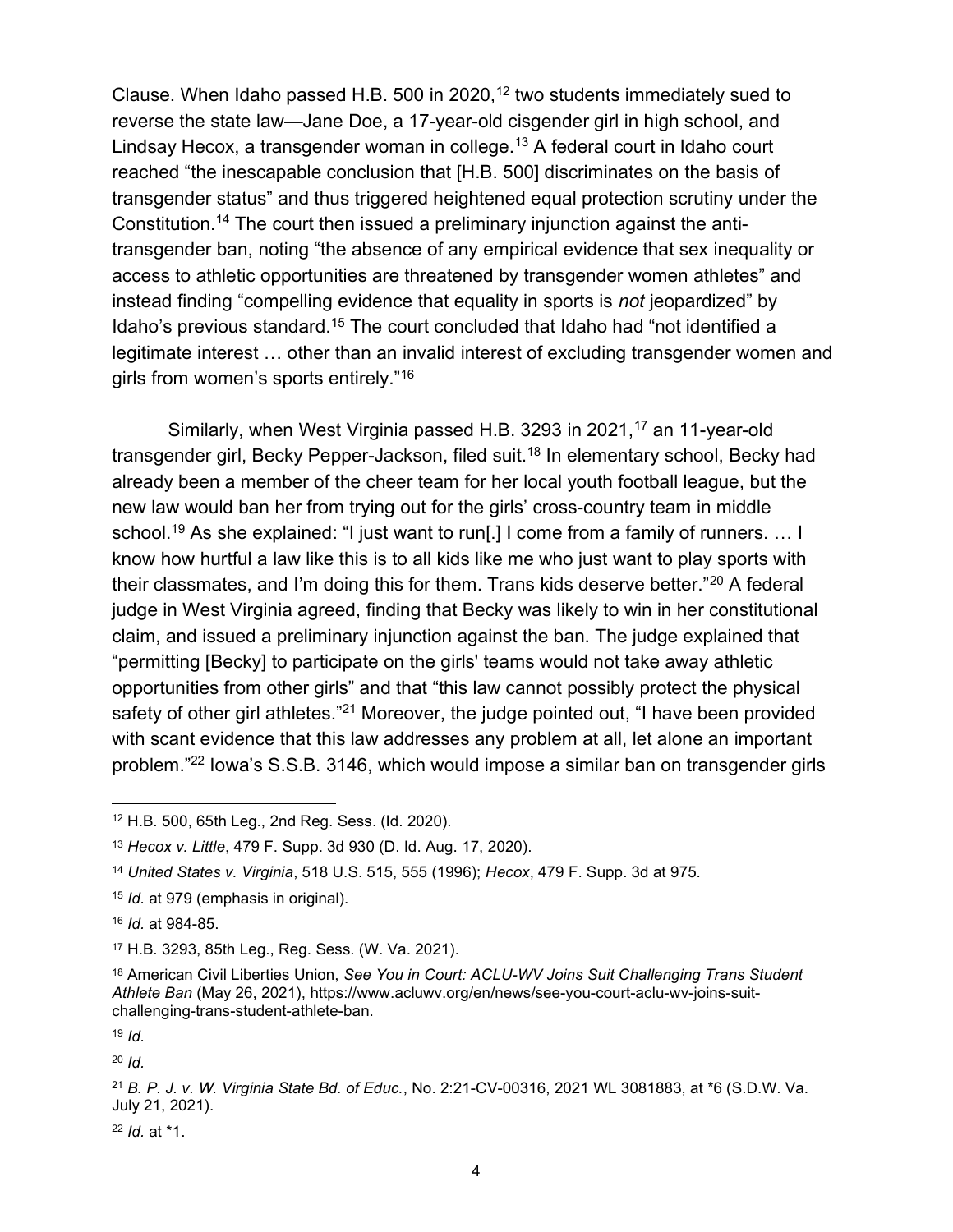and women, suffers from the same flaws as Idaho's H.B. 500 and West Virginia's H.B. 3293 and will also likely be found to violate the U.S. Constitution.

S.S.B. 3146 would also violate Title IX. Nearly 50 years ago, Congress enacted Title IX to prohibit all forms of sex discrimination in education programs and activities.<sup>23</sup> For decades, courts have affirmed that discrimination on the basis of gender identity and transgender status is a form of sex discrimination, including when it occurs in gender-separated education programs.<sup>24</sup> In 2020, the U.S. Supreme Court confirmed in Bostock v. Clayton County that discrimination based on gender identity "necessarily entails discrimination based on sex; the first cannot happen without the second."<sup>25</sup> Within months of the Supreme Court's decision, the Fourth Circuit applied Bostock's reasoning to reject a Virginia school district's policy that prohibited transgender students from using sex-separated restrooms matching their gender identity, finding that the policy violated Title IX.<sup>26</sup> Likewise, a federal judge in West Virginia found that the new state law banning transgender girls and women from playing on girls' and women's teams was also likely to violate Title  $IX^{27}$  As the judge explained, "I have little difficulty finding that [Becky] is harmed by this law. … [I]t both stigmatizes and isolates her. … [She] will be treated worse than girls with whom she is similarly situated because she alone cannot join the team corresponding to her gender identity." Iowa's S.S.B. 3146, which would impose a similar ban on transgender girls and women, is also unlikely to survive a Title IX challenge.

The Biden-Harris administration has also made clear that it intends to enforce Title IX consistent with the Supreme Court's holding in Bostock.<sup>28</sup> This means that if S.S.B. 3146 were to be enacted, Iowa would likely face not only litigation by private parties but also by the federal government. Violating Title IX would not only cost the state substantially in litigation costs but would also put the state's federal education

 $23$  20 U.S.C. § 1681(a). Although Title IX's implementing regulations allow schools to maintain sexseparated athletics teams for competitive and contact sports, this does not mean that student athletics are exempt from Title IX. 34 C.F.R. § 106.41(b). Nor do the regulations specify that students of any gender may—or must—participate on a specific team. Id. at § 106.41(a).

 $24$  See, e.g., Schwenk v. Hartford, 204 F.3d 1187, 1200-01 (9th Cir. 2000) (interpreting Gender Motivated Violence Act); Whitaker By Whitaker v. Kenosha Unified Sch. Dist. No. 1 Bd. of Educ., 858 F.3d 1034, 1047 (7th Cir. 2017) (Title IX); Evancho v. Pine-Richland Sch. Dist., 237 F. Supp. 3d 267, 288 (W.D. Pa. 2017); M.A.B. v. Bd. of Educ. of Talbot Cnty., 286 F. Supp. 3d 704, 719 (D. Md. 2018) (Title IX). See also Parents for Privacy v. Barr, 949 F.3d 1210, 1239-40 (9th Cir. 2020) (Title IX); Doe by & through Doe v. Boyertown Area Sch. Dist., 897 F.3d 518, 535 (3d Cir. 2018) (Title IX).

<sup>25</sup> Bostock v. Clayton Cnty., 140 S. Ct. 1731, 1747 (2020).

<sup>26</sup> Grimm v. Gloucester Cnty. Sch. Bd., 972 F.3d 586, 616 (4th Cir. 2020), as amended (Aug. 28, 2020).

<sup>27</sup> B. P. J., 2021 WL 3081883, at \*7.

<sup>28</sup> Dep't of Educ., Notice of Interpretation, 86 FR 32637 (June 22, 2021); Dep't of Justice, Memorandum (Mar. 26, 2021), https://www.justice.gov/crt/page/file/1383026/download; Exec. Order No. 13988, 86 Fed. Reg. 7023 (Jan. 20, 2021).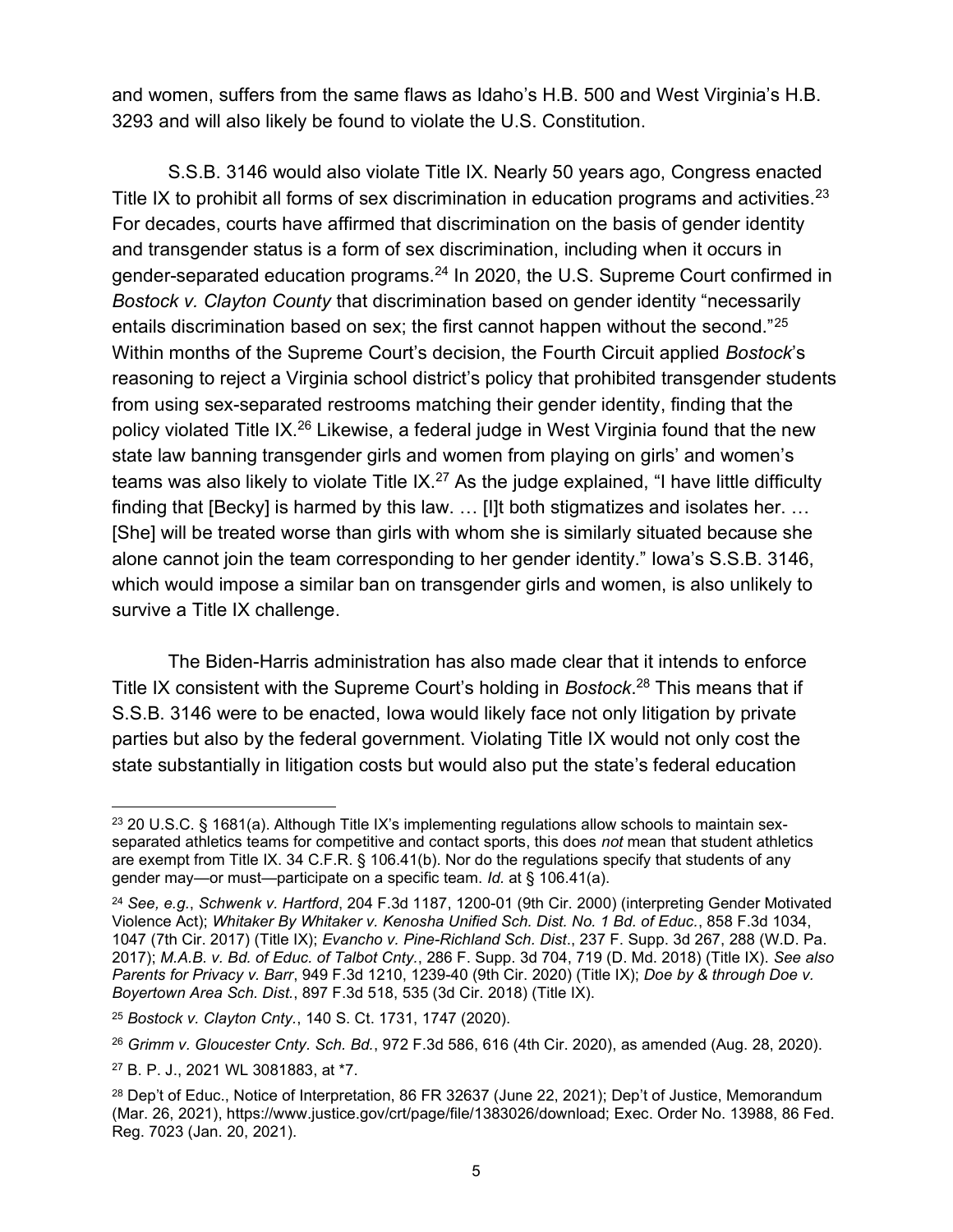funding at risk. In FY 2022, Iowa will receive \$732 million from the U.S. Department of Education in the form of formula grants and federally supported loans and may receive additional funding in the form of competitive grants.<sup>29</sup>

## 4. Iowa—and many other states—already have trans-inclusive athletics policies, which have benefited both cisgender and transgender girls.

Since August 2014, Iowa's state athletics policies have suggested that local school districts allow transgender girls to participate on the school sports team matching their gender identity. The Iowa Girls High School Athletic Union looks to whether transgender girls consistently identify as girls at school, home, and socially, not the gender listed in their student records. $30$  In the years since this policy was adopted, there has been no dominance by transgender athletes or threat to girls' sports in Iowa.

Iowa's policy is already more restrictive towards transgender and nonbinary K-12 students than many other states. Athletics associations in sixteen states and the District of Columbia have adopted fully trans-inclusive policies that allow all student athletes in K-12 schools to play on teams consistent with their gender identity.<sup>31</sup> Furthermore, fifteen states and the District of Columbia have passed laws protecting transgender students' rights to pursue an education free from discrimination, including in school sports.<sup>32</sup> In the past 14 years since these laws and association policies were adopted, there has been no categorical dominance by transgender athletes or threat to girls' sports in these states—despite hundreds, if not thousands, of transgender girls competing in girls' sports.<sup>33</sup>

Yet S.S.B. 3146 would impose an extremist ban on transgender girls as young as age 5—far more restrictive than even the strictest rules that govern the most elite levels of sports around the world. In many elite post-season high school competitions, transgender girls are allowed to play on girls' teams after undergoing some testosterone

<sup>&</sup>lt;sup>29</sup> U.S. Department of Education, Fiscal Years 2020-2022 State Tables for the U.S. Department of Education, available at https://www2.ed.gov/about/overview/budget/statetables/index.html.

<sup>&</sup>lt;sup>30</sup> Iowa Girls High School Athletic Union, Transgender Statement, https://ighsau.org/about/policiesguidelines/.

<sup>31</sup> Transathlete, K-12 Policies (last updated Nov. 12, 2021), https://www.transathlete.com/k-12.

<sup>&</sup>lt;sup>32</sup> National Women's Law Center, Facts on Trans Inclusion in Athletics 1 (Sept. 2019), https://nwlc.org/resources/facts-on-trans-inclusion-in-athletics.

<sup>33</sup> David Crary & Lindsay Whitehurst, Lawmakers can't cite local examples of trans girls in sports, ASSOCIATED PRESS (Mar. 3, 2021), https://apnews.com/article/lawmakers-unable-to-cite-local-trans-girlssports-914a982545e943ecc1e265e8c41042e7; Center for American Progress, Fair Play: The Importance of Sports Participation for Transgender Youth 13 (Feb. 8, 2021) [hereinafter CAP Report], available at https://www.americanprogress.org/issues/lgbtq-rights/reports/2021/02/08/495502/fair-play.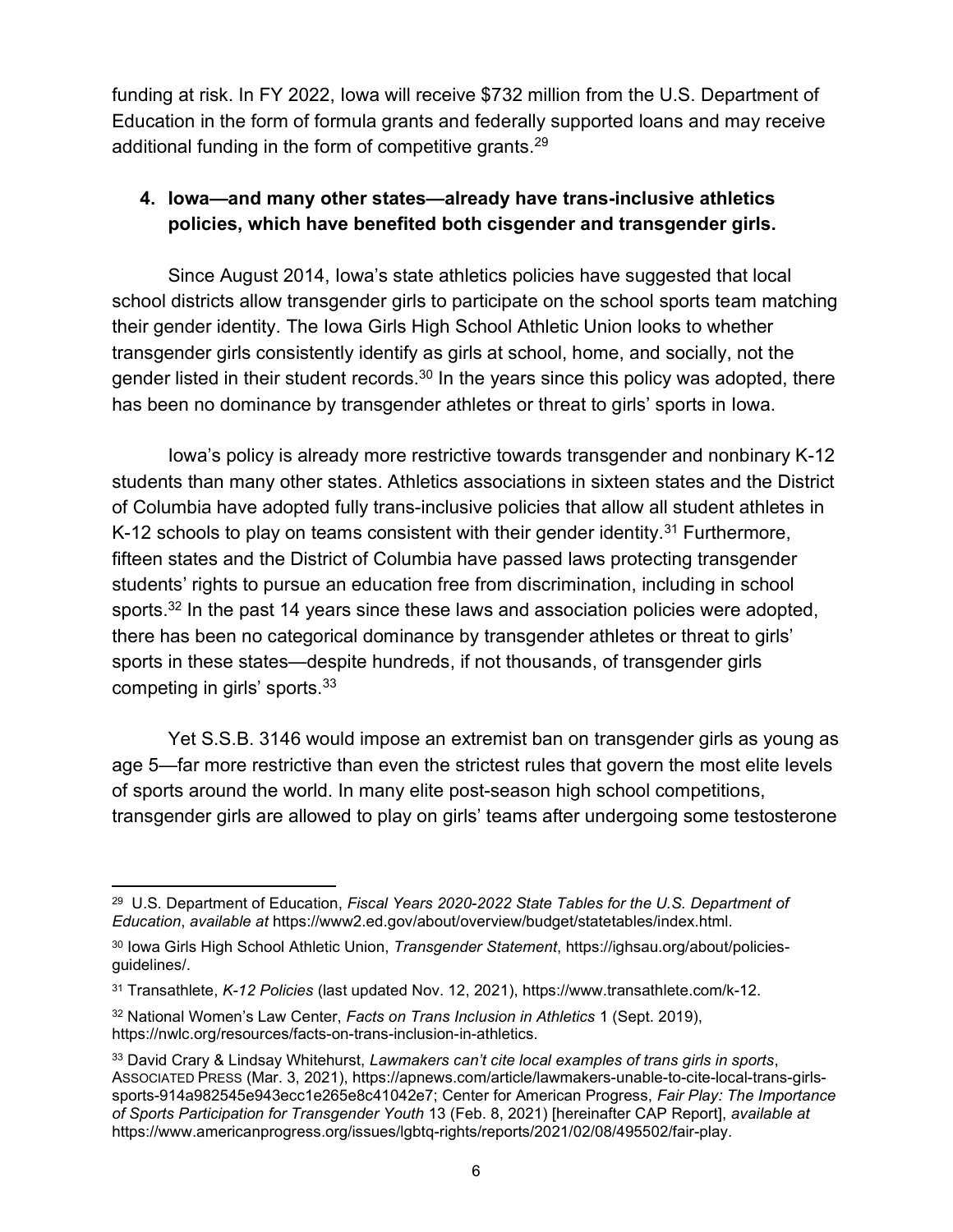suppression.<sup>34</sup> Even at the Olympic level (which is outside the scope of S.S.B. 3146), transgender athletes have been allowed to compete since 2004 with restrictions that are quite onerous, yet still less extreme than the outright ban proposed in S.S.B. 3146.<sup>35</sup> There has been no categorical dominance by transgender girls or women at any of these levels of competition. In fact, no transgender athlete has medaled to date at the Olympics, and the only U.S. transgender athlete ever selected for the national team in a World Championship was Chris Mosier, a transgender man.<sup>36</sup>

Furthermore, a 2021 study found that in states with trans-inclusive athletics policies, girls' overall participation in high school sports either increased or remained the same after those policies were enacted—even in states where boys' participation declined during the same period.<sup>37</sup> In contrast, girls' overall participation in high school sports has *declined* over the past decade in states with trans-exclusionary policies.<sup>38</sup>

In other words, S.S.B. 3146 is a false solution to a nonexistent problem.

## 5. S.S.B. 3146 will lead to more discrimination against cis, trans, nonbinary, and intersex girls and women, especially Black and brown girls and women.

S.S.B. 3146 relies on overbroad stereotypes about transgender girls' and women's bodies. All athletes' bodies are different, and these differences can be advantageous or disadvantageous depending on the sport. For example, professional gymnast Simone Biles is 4 feet, 8 inches tall, and professional basketball player Brittney Griner is 6 feet, 9 inches tall.<sup>39</sup> Both athletes, who are cisgender, have achieved great success, including Olympic gold medals, in part because of their respective heights.<sup>40</sup> Similarly, transgender athletes do not have a single body type, and their bodies do not automatically confer absolute advantages over cisgender athletes. In fact, many transgender athletes, especially transgender children, have physiological traits that are more typical of their gender identity than their assigned sex at birth. This means that many transgender girls have more physiological traits in common with cisgender girls

 $34$  E.g., National Scholastic Athletics Foundation, NSAF statement regarding Transgender Policy (Feb. 26, 2019), https://www.nationalscholastic.org/outdoor\_nationals/article/2355.

<sup>35</sup> Olympic, IOC Approves Consensus With Regard To Athletes Who Have Changed Sex (May 18, 2004), https://www.olympic.org/news/ioc-approves-consensus-with-regard-to-athletes-who-have-changed-sex-1.

<sup>36</sup> CAP Report, *supra* note 33, at 17.

<sup>37</sup> CAP Report, supra note 33, at 15-16.

<sup>38</sup> Id. at 14-15.

<sup>39</sup> Team USA, Simone Biles, https://www.teamusa.org/usa-gymnastics/athletes/Simone-Biles; Women's National Basketball Association (WNBA), Brittney Griner, https://www.wnba.com/player/brittney-griner.

<sup>40</sup> Team USA, supra note 39; WNBA, supra note 39.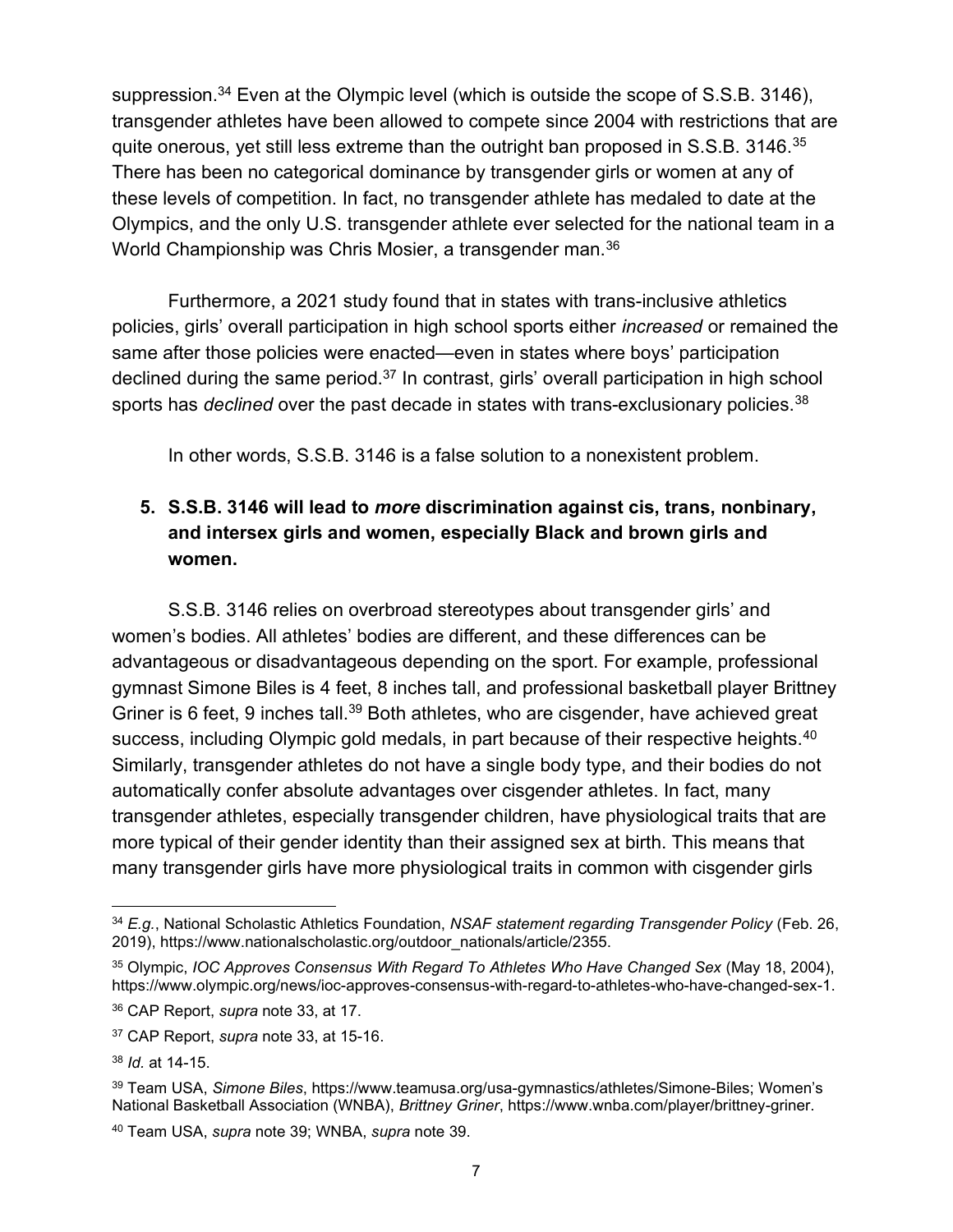than cisgender boys.<sup>41</sup> As a result, any data purporting to compare the athletic abilities of cisgender girls and cisgender boys simply does not apply to most transgender youth.

S.S.B. 3146 would also categorically exclude many nonbinary students who are neither boys nor girls. And the bill would exclude many intersex students, who are born with physical traits that do not conform to binary notions of "male" or "female" bodies and whose sex assigned at birth may be different from the gender identity they have known and lived their whole lives.

Black and brown girls and women—who are routinely targeted for not conforming to society's expectations of white femininity—would be especially vulnerable to the gender scrutiny invited by S.S.B. 3146. For example, Serena Williams, a cisgender Black woman, has faced decades of dehumanization, including invasive questions about her gender.<sup>42</sup> Gender- and race-based stereotypes, which frequently impute a greater perception of culpability onto Black women, have also caused Williams to be subjected to "randomized" drug-testing at a much higher rate than her white peers.<sup>43</sup> In 2018, Williams was even docked a full game point in 2018 for expressing frustration in an insufficiently "feminine" manner.<sup>44</sup> By relying on overbroad stereotypes about transgender girls' and women's bodies, S.S.B. 3146 would perpetuate harmful racist and sexist stereotypes that routinely deprive Black and brown girls and women of equal athletic opportunities.

## 6. S.S.B. 3146 does nothing to address the many real and urgent problems of sex discrimination in athletics.

Girls and women face numerous actual gender disparities in school sports that S.S.B. 3146 fails to address. In high school, girls receive over 1 million fewer opportunities than boys to participate in sports, and in college women receive almost 60,000 fewer athletics opportunities than men.<sup>45</sup> Girls' and women's teams across the

<sup>41</sup> See, e.g., Hecox, 479 F. Supp. 3d at 980 (finding that "there is a population of transgender girls who, as a result of puberty blockers at the start of puberty and gender affirming hormone therapy afterward, never go through a typical male puberty at all").

<sup>42</sup> Lydia Slater, Queen Serena: The power and the glory, HARPER's BAZAAR (May 30, 2018), https://www.harpersbazaar.com/uk/fashion/fashion-news/a20961002/serena-williams-july-issue-covershoot ("People would say I was born a guy, all because of my arms, or because I'm strong").

<sup>43</sup> Serena Williams, drug tested more than other top players this year, cites "discrimination", CBS NEws (July 25, 2018), https://www.cbsnews.com/news/serena-williams-doping-tests-more-often-than-other-topplayers-cites-discrimination.

<sup>44</sup> Ritu Prasad, Serena Williams and the trope of the 'angry black woman', GUARDIAN (Sept. 11, 2018), https://www.bbc.com/news/world-us-canada-45476500.

<sup>45</sup> Women's Sports Foundation, Chasing Equity: The Triumphs, Challenges, and Opportunities in Sports for Girls and Women (2020), https://www.womenssportsfoundation.org/articles\_and\_report/chasingequity-the-triumphs-challenges-and-opportunities-in-sports-for-girls-and-women.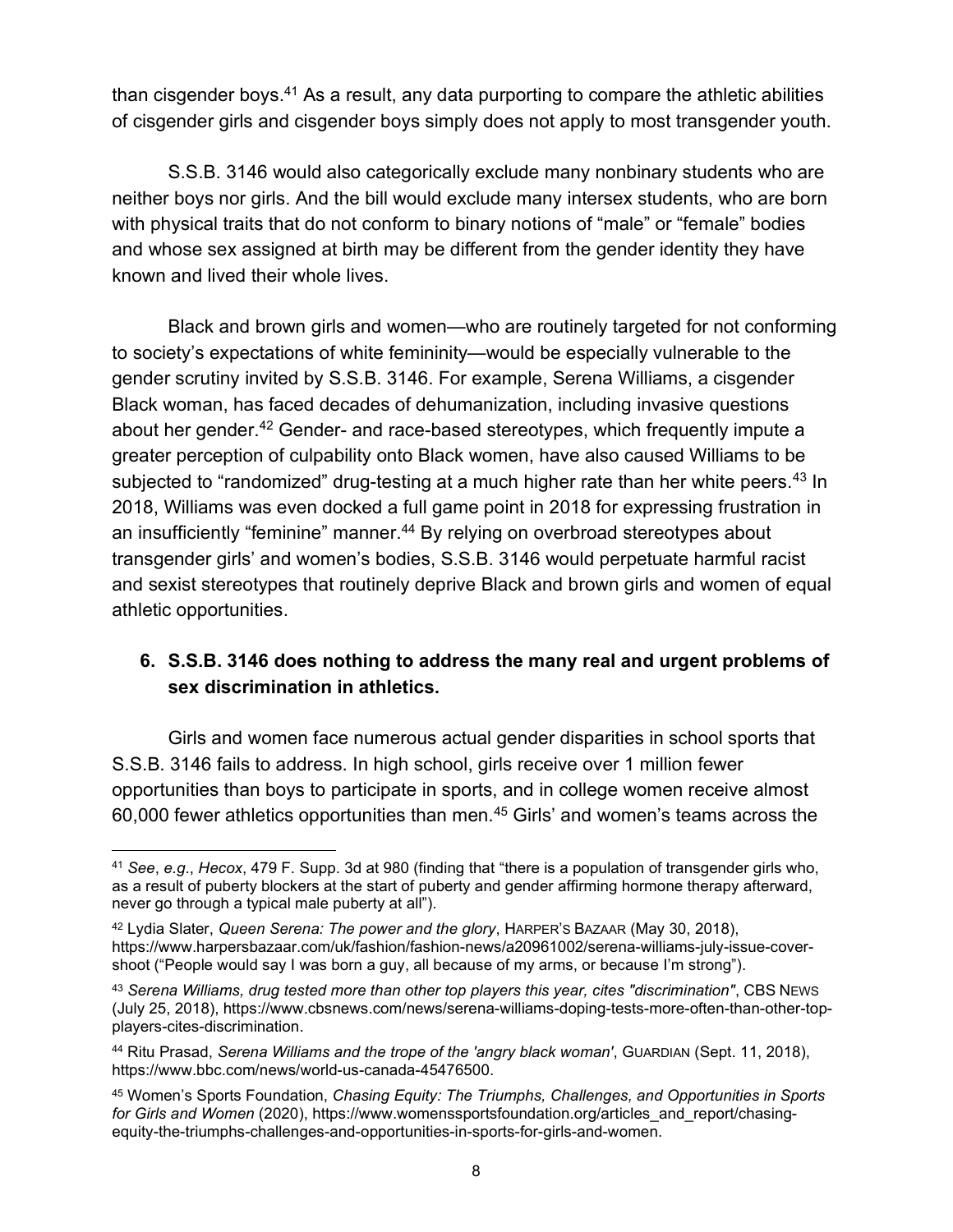country are given second-class treatment by their schools when it comes to facilities, equipment, travel, and other benefits and services, and they have been hit especially hard by the COVID-19 pandemic.<sup>46</sup> Girls and women of color also receive far fewer chances to play on school sports teams than boys and white girls and women.<sup>47</sup> And as brought to light in high-profile cases like Larry Nassar's, student athletes of all ages and genders face high levels of gender-based verbal harassment and sexual abuse, at the hands of their teammates, coaches, and physicians.<sup>48</sup>

Banning transgender girls and women from school sports solves none of these urgent problems of sex discrimination. In fact, as mentioned above, anti-transgender bans have been linked to lower athletics participation by cisgender girls and women and higher rates of sexual assault of transgender girls and women.<sup>49</sup> S.S.B. 3146 claims to protect girls and women in sports, but it does the exact opposite by using "fairness in girls' sports" as a cudgel against transgender girls and women—while inadvertently harming cisgender girls and women as well. Iowa legislators should not let this bill distract them from taking meaningful steps to close the gender and racial disparities in athletics and protect student athletes from sexual abuse.

# 7. Women's rights organizations overwhelmingly support full inclusion of transgender students in school sports.

In recent years, women's rights organizations and elite athletes have repeatedly voiced their unequivocal support of transgender inclusion in athletics:

- In March 2021, 94 women's rights and gender justice organizations expressed their support of transgender girls and women athletes.<sup>50</sup>
- In February 2021, the National Coalition for Women and Girls in Education which includes organizations like American Association of University Women (AAUW), Girls Inc., and YWCA USA—issued a statement announcing the

48 See, e.g., Aaron Slone Jeckell et al., The Spectrum of Hazing and Peer Sexual Abuse in Sports: A Current Perspective, 10(6) SPORTS HEALTH 558, 560 (Dec. 2018), available at https://www.ncbi.nlm.nih.gov/pmc/articles/PMC6204631 (estimating that up to 48% of athletes experience some kind of sexual mistreatment); Julie Mack & Emily Lawler, MSU doctor's alleged victims talked for 20 years. Was anyone listening?, MLIVE (Feb. 8, 2017),

https://www.mlive.com/news/index.ssf/page/msu\_doctor\_alleged\_sexual\_assault.html.

<sup>46</sup> United Nations Women, COVID-19, Women, Girls and Sport: Build Back Better, (2020), https://www.unwomen.org/-/media/headquarters/attachments/sections/library/publications/2020/briefcovid-19-women-girls-and-sport-en.pdf.

<sup>47</sup> National Women's Law Center, Finishing Last: Girls of Color and School Sports Opportunities 1 (2015), https://nwlc.org/resources/finishing-last.

<sup>49</sup> See supra notes 11, 37-38 and accompanying text.

<sup>&</sup>lt;sup>50</sup> Statement of Women's Rights and Gender Justice Organizations in Support of the Equality Act (Mar. 16, 2021).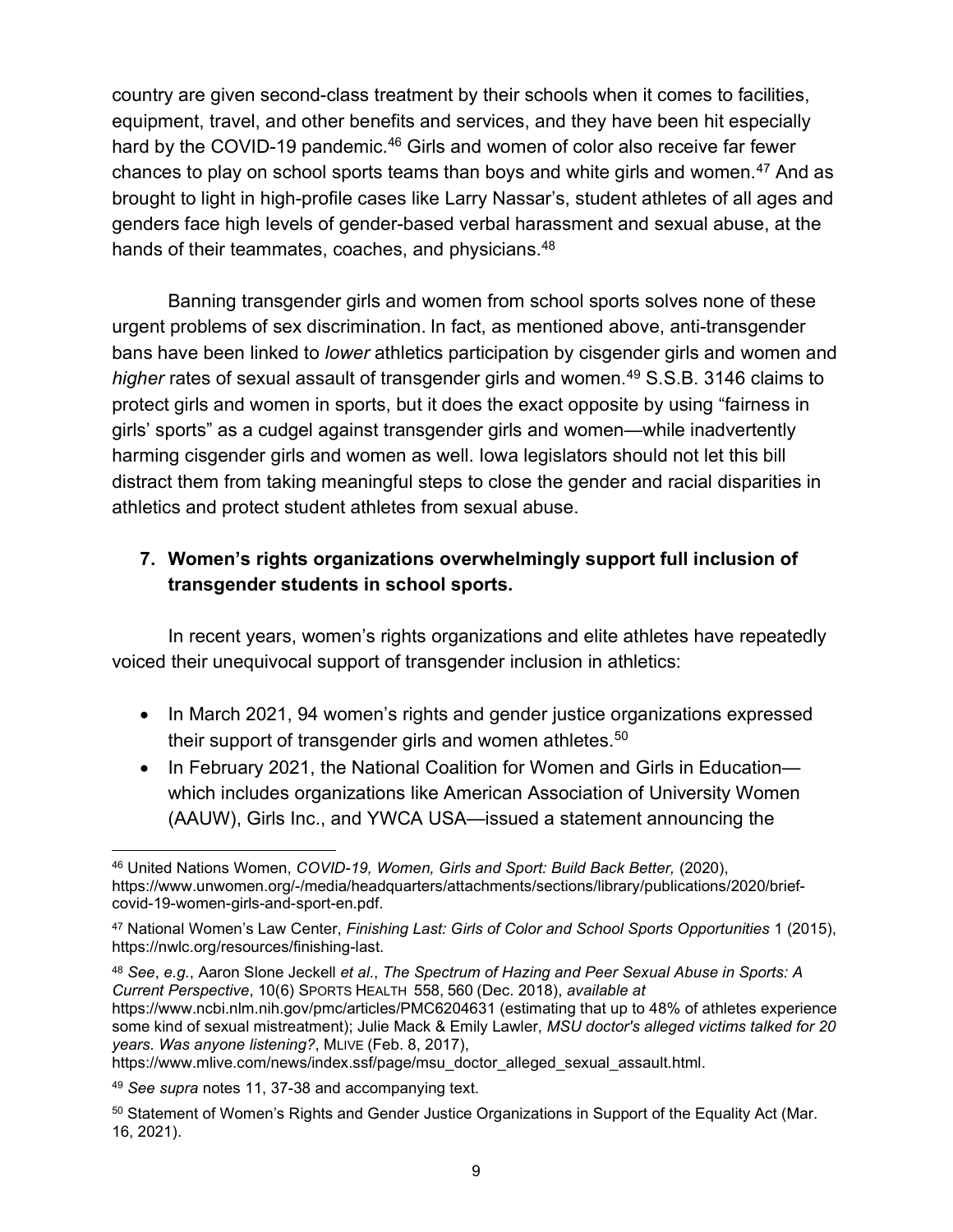coalition's support of transgender and nonbinary students' "full and equal access to sex-separated activities and facilities consistent with their gender identity, including athletics teams."<sup>51</sup>

- In December 2020, Billie Jean King, Megan Rapinoe, and Candace Parker joined nearly 200 athletes in an amicus brief opposing the Idaho anti-transgender sports ban. $52$
- In April 2019, 23 national women's rights and gender justice organizations issued a public letter in support of "Full and Equal Access to Participation in Athletics for Transgender People," including the National Organization for Women, Women Leaders in College Sports, and Women's Sports Foundation. $53$

The National Women's Law Center supports the full inclusion of transgender girls and women in sports because we recognize, as courts and scientists overwhelmingly have stated, that transgender women are women. Youth who are transgender join sports for the same reasons that all young people do: to have fun, challenge themselves, and be part of a team where they feel included and accepted. And in the instances where a transgender girl or women is successful in her sport, we celebrate her victory as a victory for all girls and all women.

\* \* \*

A few years ago, anti-transgender bills were focused on the supposed threat of transgender girls and women in restrooms. Now they are focused on the supposed threat of transgender girls and women in athletics. None of the threats fearmongered by supporters of the restroom bills came to pass<sup>54</sup> because transgender girls and women use restrooms for the same reason as everyone else: to go to the restroom and go about their day. Likewise, none of the purported threats to girls and women's athletics posed by transgender inclusion are rooted in reality.

https://www.lambdalegal.org/news/id\_20201221\_billie-jean-king-megan-rapinoe-and-candace-parker.

<sup>&</sup>lt;sup>51</sup> National Coalition for Women and Girls in Education, NCWGE Supports Transgender and Nonbinary Students' Full and Equal Participation in All Education Programs and Activities (Feb. 12, 2021), https://www.ncwge.org/activities.html.

<sup>52</sup> Lambda Legal, Billie Jean King, Megan Rapinoe, and Candace Parker Join Nearly 200 Athletes Supporting Trans Youth Participation in Sports (Dec. 21, 2020),

<sup>53</sup> Statement of Women's Rights and Gender Justice Organizations in Support of Full and Equal Access to Participation in Athletics for Transgender People (Apr. 9, 2019), https://nwlc.org/wpcontent/uploads/2019/04/Womens-Groups-Sign-on-Letter-Trans-Sports-4.9.19.pdf.

 $54$  See, e.g., Stephanie Ebbert, Study finds no link between transgender rights law and bathroom crimes, BOSTON GLOBE (Sept. 12, 2018), https://www.bostonglobe.com/news/politics/2018/09/12/study-refuteslink-between-restroom-crime-and-transgender-access/5am4LMI1IHecGvJTW4MBqN/story.html.